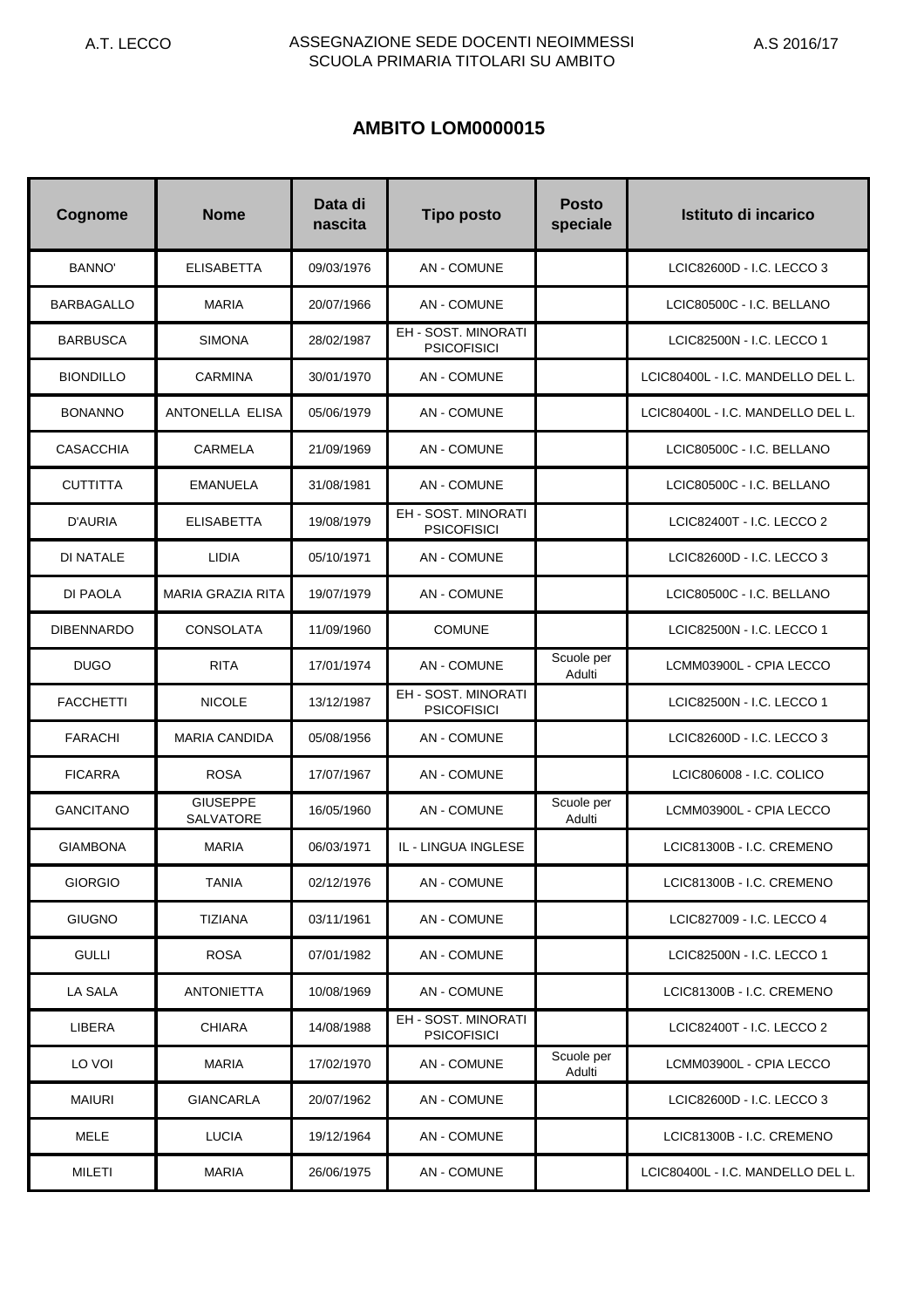| <b>MURGOLO</b>     | <b>FRANCESCA</b>        | 17/09/1988 | <b>EH - SOST, MINORATI</b><br><b>PSICOFISICI</b> | LCIC827009 - I.C. LECCO 4         |
|--------------------|-------------------------|------------|--------------------------------------------------|-----------------------------------|
| <b>NICASTRO</b>    | <b>ANNA RITA</b>        | 15/06/1973 | <b>AN - COMUNE</b>                               | LCIC80400L - I.C. MANDELLO DEL L. |
| <b>PERLINGIERI</b> | RAFFAELINA              | 19/04/1965 | AN - COMUNE                                      | LCIC82500N - I.C. LECCO 1         |
| <b>PESENTI</b>     | <b>SARA</b>             | 24/12/1988 | EH - SOST, MINORATI<br><b>PSICOFISICI</b>        | LCIC82500N - I.C. LECCO 1         |
| <b>RAGUSA</b>      | <b>MARIA TERESA</b>     | 06/04/1978 | <b>AN - COMUNE</b>                               | LCIC82500N - I.C. LECCO 1         |
| <b>RANDAZZO</b>    | <b>ADRIANA</b>          | 12/11/1973 | AN - COMUNE                                      | LCIC827009 - I.C. LECCO 4         |
| <b>RELLA</b>       | <b>MARIA</b>            | 13/04/1988 | EH - SOST. MINORATI<br><b>PSICOFISICI</b>        | LCIC82600D - I.C. LECCO 3         |
| <b>RIZZO</b>       | ANNA MARIA              | 17/05/1958 | <b>AN - COMUNE</b>                               | LCIC81300B - I.C. CREMENO         |
| <b>ROCCO</b>       | <b>MARIA</b>            | 10/05/1968 | AN - COMUNE                                      | LCIC82600D - I.C. LECCO 3         |
| <b>SBARRO</b>      | <b>LUCIA</b>            | 05/08/1962 | <b>AN - COMUNE</b>                               | LCIC802001 - I.C. PREMANA         |
| <b>SCARCELLI</b>   | MELISSA                 | 28/03/1979 | <b>AN - COMUNE</b>                               | LCIC80500C - I.C. BELLANO         |
| <b>SCUTO</b>       | <b>CLAUDIA</b>          | 16/11/1977 | AN - COMUNE                                      | LCIC80500C - I.C. BELLANO         |
| <b>TENEREZZA</b>   | <b>ELISABETTA</b>       | 12/02/1976 | <b>AN - COMUNE</b>                               | LCIC80500C - I.C. BELLANO         |
| <b>VALENTI</b>     | <b>MARIA ANTONIETTA</b> | 13/06/1965 | AN - COMUNE                                      | LCIC80500C - I.C. BELLANO         |
| <b>VICINO</b>      | <b>SALVATORE</b>        | 04/12/1979 | <b>AN - COMUNE</b>                               | LCIC82500N - I.C. LECCO 1         |
| <b>VICINO</b>      | <b>ROSA ANNA</b>        | 10/04/1979 | <b>AN-COMUNE</b>                                 | LCIC82600D - I.C. LECCO 3         |
| <b>ZUCCHI</b>      | <b>LUCIA</b>            | 14/09/1987 | EH - SOST. MINORATI<br><b>PSICOFISICI</b>        | LCIC806008 - I.C. COLICO          |

# **AMBITO LOM0000016**

| Cognome            | <b>Nome</b>        | Data di<br>nascita | <b>Tipo posto</b>  | <b>Posto</b><br>speciale | Istituto di incarico                            |
|--------------------|--------------------|--------------------|--------------------|--------------------------|-------------------------------------------------|
| <b>ACITO</b>       | <b>SONIA</b>       | 23/11/1967         | <b>AN - COMUNE</b> |                          | LCIC81600V - I.C. ROBBIATE                      |
| <b>AFFINITA</b>    | <b>CHIARA</b>      | 23/12/1978         | <b>AN - COMUNE</b> |                          | LCIC80800X - I.C. BARZANO'                      |
| <b>AFFINITO</b>    | <b>MARIAGRAZIA</b> | 01/06/1956         | <b>AN-COMUNE</b>   |                          | LCIC80900Q - I.C. LA VALLETTA<br><b>BRIANZA</b> |
| <b>ALBANI</b>      | <b>ANNALISA</b>    | 17/10/1970         | <b>AN-COMUNE</b>   |                          | LCIC823002 - I.C. CALOLZIOCORTE                 |
| <b>ALTERA</b>      | <b>ASSUNTA</b>     | 15/12/1963         | <b>AN - COMUNE</b> |                          | LCIC81700P - I.C. OLGIATE MOLGORA               |
| <b>BARONE</b>      | ROSARIA MARIA      | 30/09/1965         | <b>AN - COMUNE</b> |                          | LCIC82000E - I.C. GALBIATE                      |
| <b>BARRELLA</b>    | <b>ELENA</b>       | 21/09/1969         | <b>AN - COMUNE</b> |                          | LCIC80800X - I.C. BARZANO'                      |
| <b>BAZZICALUPO</b> | CARMELA            | 10/06/1968         | <b>AN-COMUNE</b>   |                          | LCIC81600V - I.C. ROBBIATE                      |
| <b>BONO</b>        | <b>GIULIA</b>      | 14/09/1955         | <b>AN - COMUNE</b> |                          | LCIC81800E - I.C. MERATE                        |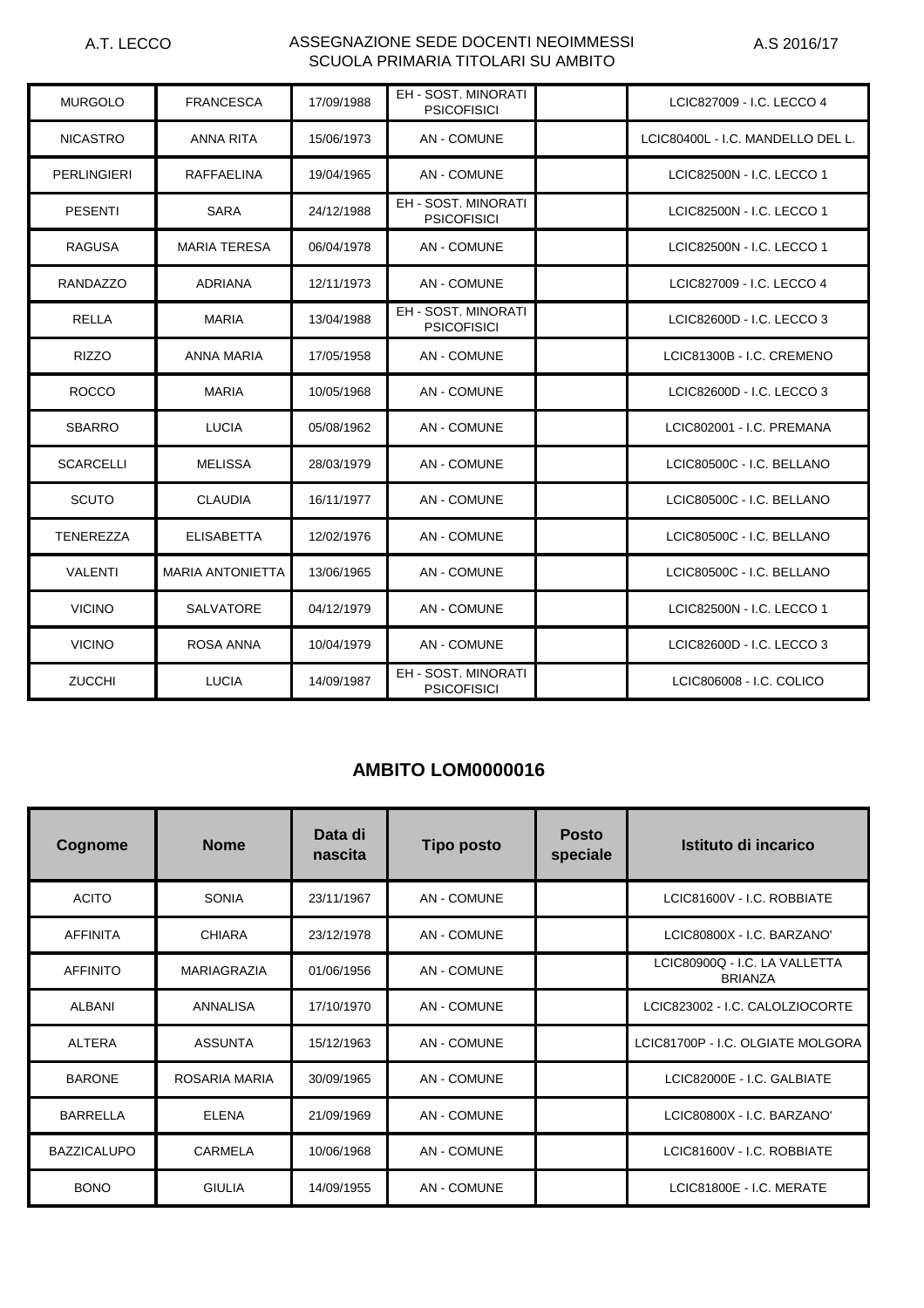| <b>BRAMBILLA</b>   | <b>SERENA</b>        | 08/01/1986 | <b>AN - COMUNE</b>                        | LCIC81100Q - I.C. BRIVIO                        |
|--------------------|----------------------|------------|-------------------------------------------|-------------------------------------------------|
| <b>CALTAGIRONE</b> | <b>VINCENZA</b>      | 18/11/1960 | IL - LINGUA INGLESE                       | LCIC80900Q - I.C. LA VALLETTA<br><b>BRIANZA</b> |
| <b>CAMPOLO</b>     | <b>SIMONA</b>        | 22/02/1975 | <b>AN - COMUNE</b>                        | LCIC81700P - I.C. OLGIATE MOLGORA               |
| CANNAVALE          | ANGELINA             | 02/08/1963 | <b>AN - COMUNE</b>                        | LCIC814007 - I.C. CERNUSCO<br><b>LOMBARDONE</b> |
| CANNAVO'           | <b>MARIA CATENA</b>  | 09/12/1972 | <b>AN - COMUNE</b>                        | LCIC81900A - I.C. OLGINATE                      |
| <b>CAPODILUPO</b>  | <b>MICHELA</b>       | 17/12/1977 | <b>AN - COMUNE</b>                        | LCIC81600V - I.C. ROBBIATE                      |
| CARFI              | <b>CONCETTA RITA</b> | 20/10/1960 | <b>AN - COMUNE</b>                        | LCIC80800X - I.C. BARZANO'                      |
| <b>CIMINO</b>      | MARIA ANNUNZIATA     | 17/02/1959 | <b>AN - COMUNE</b>                        | LCIC81100Q - I.C. BRIVIO                        |
| <b>CIPRIANO</b>    | <b>GISELLA</b>       | 07/08/1973 | <b>AN - COMUNE</b>                        | LCIC81600V - I.C. ROBBIATE                      |
| <b>CIRILLO</b>     | GESSICA VERONICA     | 24/11/1974 | <b>AN - COMUNE</b>                        | LCIC828005 - I.C. CIVATE                        |
| <b>CUCUZZA</b>     | ANNA MARIA           | 21/05/1971 | <b>AN - COMUNE</b>                        | LCIC80900Q - I.C. LA VALLETTA<br><b>BRIANZA</b> |
| D'AGOSTINO         | <b>BRUNA</b>         | 03/03/1976 | <b>AN - COMUNE</b>                        | LCIC80800X - I.C. BARZANO'                      |
| D'AURIA            | ADELE                | 25/01/1977 | AN - COMUNE                               | LCIC80900Q - I.C. LA VALLETTA<br><b>BRIANZA</b> |
| DE CARO            | <b>ELISA</b>         | 21/08/1970 | AN - COMUNE                               | LCIC80800X - I.C. BARZANO'                      |
| DE VITO            | <b>FRANCESCA</b>     | 30/06/1976 | <b>AN - COMUNE</b>                        | LCIC823002 - I.C. CALOLZIOCORTE                 |
| <b>DELLA VOLPE</b> | <b>MARIANNA</b>      | 09/07/1980 | AN - COMUNE                               | LCIC81600V - I.C. ROBBIATE                      |
| DI CARLO           | TIZIANA CALOGERA     | 15/02/1971 | <b>AN - COMUNE</b>                        | LCIC81600V - I.C. ROBBIATE                      |
| DI GESARE          | <b>MARIA</b>         | 09/05/1967 | <b>AN - COMUNE</b>                        | LCIC81700P - I.C. OLGIATE MOLGORA               |
| DI RONZA           | MARIA                | 14/04/1964 | <b>AN - COMUNE</b>                        | LCIC82000E - I.C. GALBIATE                      |
| DI STEFANO         | <b>GIACOMINA</b>     | 24/05/1963 | <b>AN - COMUNE</b>                        | LCIC815003 - I.C. COSTA MASNAGA                 |
| <b>DISTEFANO</b>   | <b>FRANCESCA</b>     | 11/09/1954 | <b>AN - COMUNE</b>                        | LCIC823002 - I.C. CALOLZIOCORTE                 |
| <b>FEOLA</b>       | SABATINA LUISA       | 19/07/1978 | AN - COMUNE                               | LCIC80900Q - I.C. LA VALLETTA<br><b>BRIANZA</b> |
| <b>FORTUNATIS</b>  | <b>NINFA</b>         | 25/10/1973 | <b>AN - COMUNE</b>                        | LCIC823002 - I.C. CALOLZIOCORTE                 |
| <b>GALLICOLA</b>   | <b>IMMACOLATA</b>    | 03/09/1978 | <b>AN-COMUNE</b>                          | LCIC823002 - I.C. CALOLZIOCORTE                 |
| <b>GANGI DINO</b>  | LILIANA              | 25/03/1975 | <b>AN-COMUNE</b>                          | LCIC814007 - I.C. CERNUSCO<br><b>LOMBARDONE</b> |
| <b>GENNA</b>       | <b>TIZIANA</b>       | 11/01/1980 | EH - SOST. MINORATI<br><b>PSICOFISICI</b> | LCIC823002 - I.C. CALOLZIOCORTE                 |
| <b>GIORDANO</b>    | ANNA                 | 25/06/1972 | <b>AN - COMUNE</b>                        | LCIC815003 - I.C. COSTA MASNAGA                 |
| <b>GIORDANO</b>    | FABIOLA              | 16/02/1980 | <b>AN - COMUNE</b>                        | LCIC81600V - I.C. ROBBIATE                      |
| <b>GRAVINA</b>     | <b>GIOVANNA</b>      | 30/08/1961 | <b>AN - COMUNE</b>                        | LCIC80800X - I.C. BARZANO'                      |
| LAUREANTI          | DANIELA              | 12/09/1973 | <b>AN - COMUNE</b>                        | LCIC828005 - I.C. CIVATE                        |
| <b>LENTINI</b>     | ANNALISA             | 19/12/1979 | AN - COMUNE                               | LCIC81600V - I.C. ROBBIATE                      |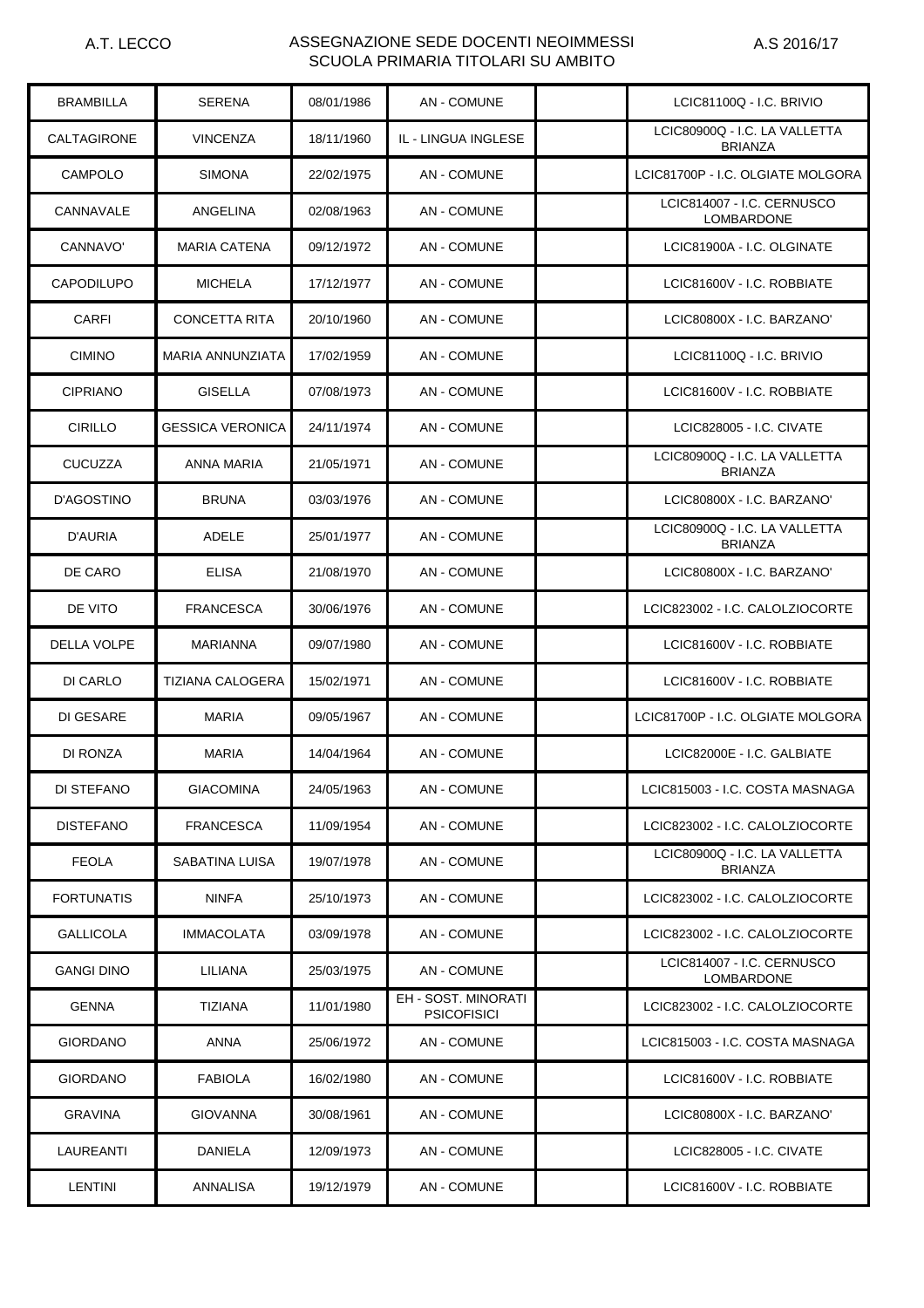| LIVERANI           | DANIELA                                  | 02/02/1969 | <b>AN - COMUNE</b>                               | LCIC81100Q - I.C. BRIVIO                        |
|--------------------|------------------------------------------|------------|--------------------------------------------------|-------------------------------------------------|
| LO PILATO          | ALESSANDRA LUCIA                         | 27/12/1981 | <b>AN - COMUNE</b>                               | LCIC829001 - I.C. MISSAGLIA                     |
| <b>MANCUSO</b>     | <b>VENERA ANTONIA</b>                    | 10/04/1965 | <b>AN - COMUNE</b>                               | LCIC81600V - I.C. ROBBIATE                      |
| <b>MARTUCCI</b>    | <b>LORETTA</b>                           | 27/09/1972 | <b>EH - SOST, MINORATI</b><br><b>PSICOFISICI</b> | LCIC81800E - I.C. MERATE                        |
| <b>MAZZAPICA</b>   | <b>GIUSEPPA</b>                          | 18/09/1970 | <b>AN - COMUNE</b>                               | LCIC82100A - I.C. OGGIONO                       |
| MAZZEI             | <b>MARIA</b>                             | 11/05/1960 | IL - LINGUA INGLESE                              | LCIC823002 - I.C. CALOLZIOCORTE                 |
| <b>MICCIULLA</b>   | <b>DONATELLA</b>                         | 28/09/1974 | <b>EH - SOST, MINORATI</b><br><b>PSICOFISICI</b> | LCIC815003 - I.C. COSTA MASNAGA                 |
| <b>MILIOTO</b>     | <b>MARIA</b>                             | 31/08/1962 | <b>AN - COMUNE</b>                               | LCIC81100Q - I.C. BRIVIO                        |
| <b>MOSCHELLA</b>   | <b>FRANCESCA</b>                         | 19/09/1974 | IL - LINGUA INGLESE                              | LCIC81900A - I.C. OLGINATE                      |
| <b>NASTRO</b>      | ANNA                                     | 07/08/1972 | <b>AN - COMUNE</b>                               | LCIC80800X - I.C. BARZANO'                      |
| <b>ODDO</b>        | <b>PAOLINA</b>                           | 27/07/1956 | <b>AN - COMUNE</b>                               | LCIC815003 - I.C. COSTA MASNAGA                 |
| <b>OIENI</b>       | <b>SEBASTIANA</b>                        | 08/10/1974 | AN - COMUNE                                      | LCIC814007 - I.C. CERNUSCO<br><b>LOMBARDONE</b> |
| PAOLETTI           | LAURETANA                                | 18/05/1971 | AN - COMUNE                                      | LCIC830005 - I.C. CASATENOVO                    |
| <b>PAPA</b>        | <b>MOIRA</b>                             | 26/10/1979 | <b>AN - COMUNE</b>                               | LCIC823002 - I.C. CALOLZIOCORTE                 |
| <b>PARATORE</b>    | SANTINA                                  | 19/10/1972 | AN - COMUNE                                      | LCIC814007 - I.C. CERNUSCO<br><b>LOMBARDONE</b> |
| <b>PARENTE</b>     | <b>MARIA</b>                             | 04/10/1963 | <b>AN - COMUNE</b>                               | LCIC81900A - I.C. OLGINATE                      |
| PASQUALI           | LAURA                                    | 28/12/1988 | IL - LINGUA INGLESE                              | LCIC81700P - I.C. OLGIATE MOLGORA               |
| <b>PIROZZI</b>     | MARIANNA                                 | 23/07/1969 | <b>AN-COMUNE</b>                                 | LCIC81600V - I.C. ROBBIATE                      |
| <b>POMPEO</b>      | <b>PATRIZIA</b>                          | 03/03/1973 | <b>AN - COMUNE</b>                               | LCIC81600V - I.C. ROBBIATE                      |
| <b>POTENZA</b>     | NILLA                                    | 12/02/1970 | <b>AN - COMUNE</b>                               | LCIC80900Q - I.C. LA VALLETTA<br><b>BRIANZA</b> |
| PREVITERA          | <b>ANTONIA</b>                           | 22/04/1966 | AN - COMUNE                                      | LCIC815003 - I.C. COSTA MASNAGA                 |
| <b>PUGLISI</b>     | <b>AGATA</b>                             | 26/10/1974 | <b>AN - COMUNE</b>                               | LCIC814007 - I.C. CERNUSCO<br>LOMBARDONE        |
| <b>QUATTROCCHI</b> | <b>SIMONA MARIA</b><br><b>GIUSEPPINA</b> | 10/04/1970 | AN - COMUNE                                      | LCIC81600V - I.C. ROBBIATE                      |
| <b>RAIOLA</b>      | MARIA                                    | 13/02/1965 | <b>AN - COMUNE</b>                               | LCIC815003 - I.C. COSTA MASNAGA                 |
| RIZZO              | MARIA                                    | 07/04/1959 | <b>AN - COMUNE</b>                               | LCIC81700P - I.C. OLGIATE MOLGORA               |
| RIZZO              | ROSALIA                                  | 02/04/1972 | <b>AN - COMUNE</b>                               | LCIC81900A - I.C. OLGINATE                      |
| SABELLA            | <b>ROSA</b>                              | 29/10/1974 | <b>AN - COMUNE</b>                               | LCIC81600V - I.C. ROBBIATE                      |
| SALVAGGIO          | <b>GIOVANNA</b>                          | 15/11/1969 | AN - COMUNE                                      | LCIC81100Q - I.C. BRIVIO                        |
| <b>SANTOVITO</b>   | MANUELA                                  | 25/02/1986 | EH - SOST. MINORATI<br><b>PSICOFISICI</b>        | LCIC81200G - I.C. VALMADRERA                    |
| <b>STARVAGGI</b>   | ROSELLA                                  | 14/10/1976 | AN - COMUNE                                      | LCIC81700P - I.C. OLGIATE MOLGORA               |
| <b>STIVALA</b>     | <b>GIOVANNA</b>                          | 24/06/1964 | AN - COMUNE                                      | LCIC815003 - I.C. COSTA MASNAGA                 |